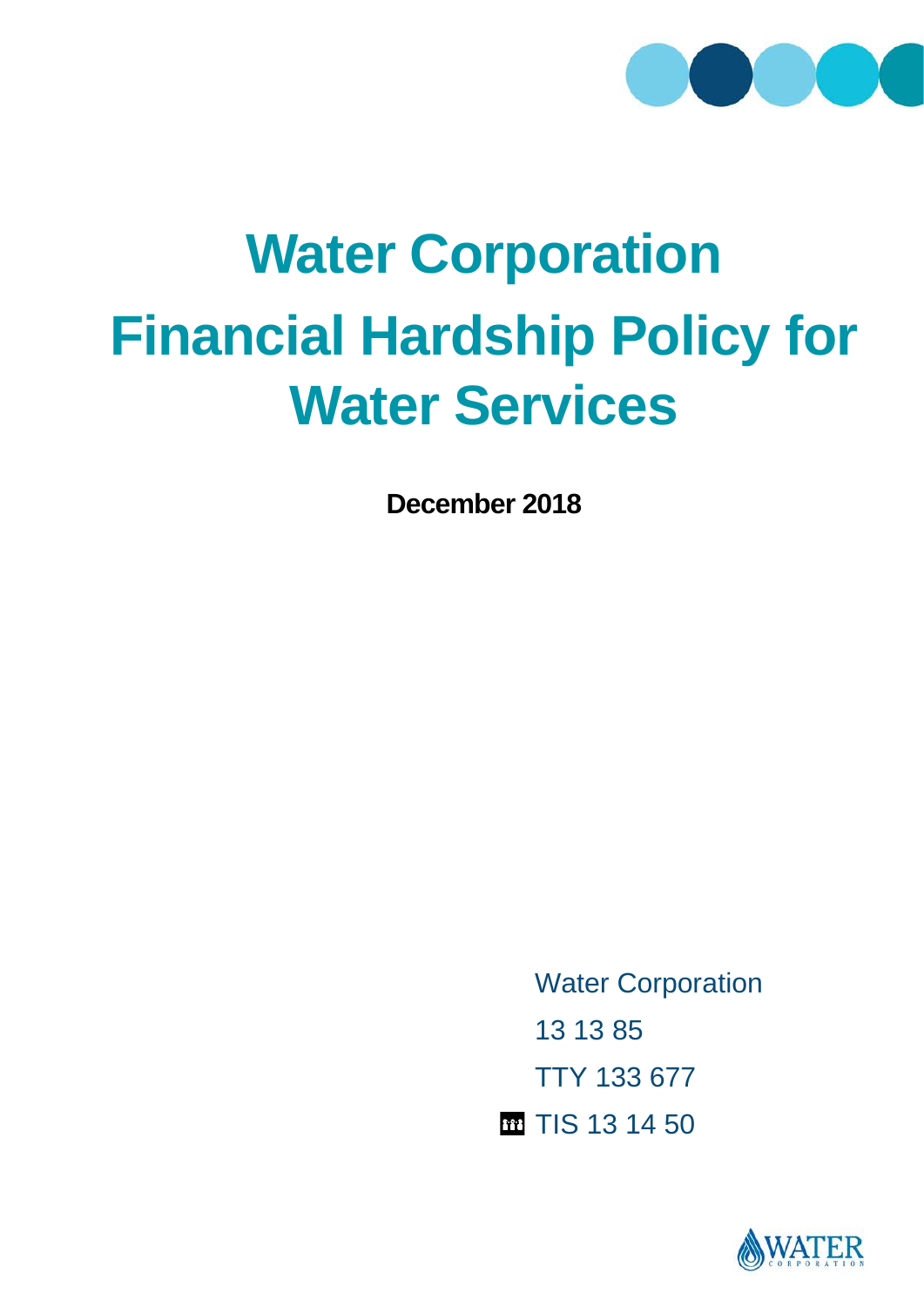## **Contents**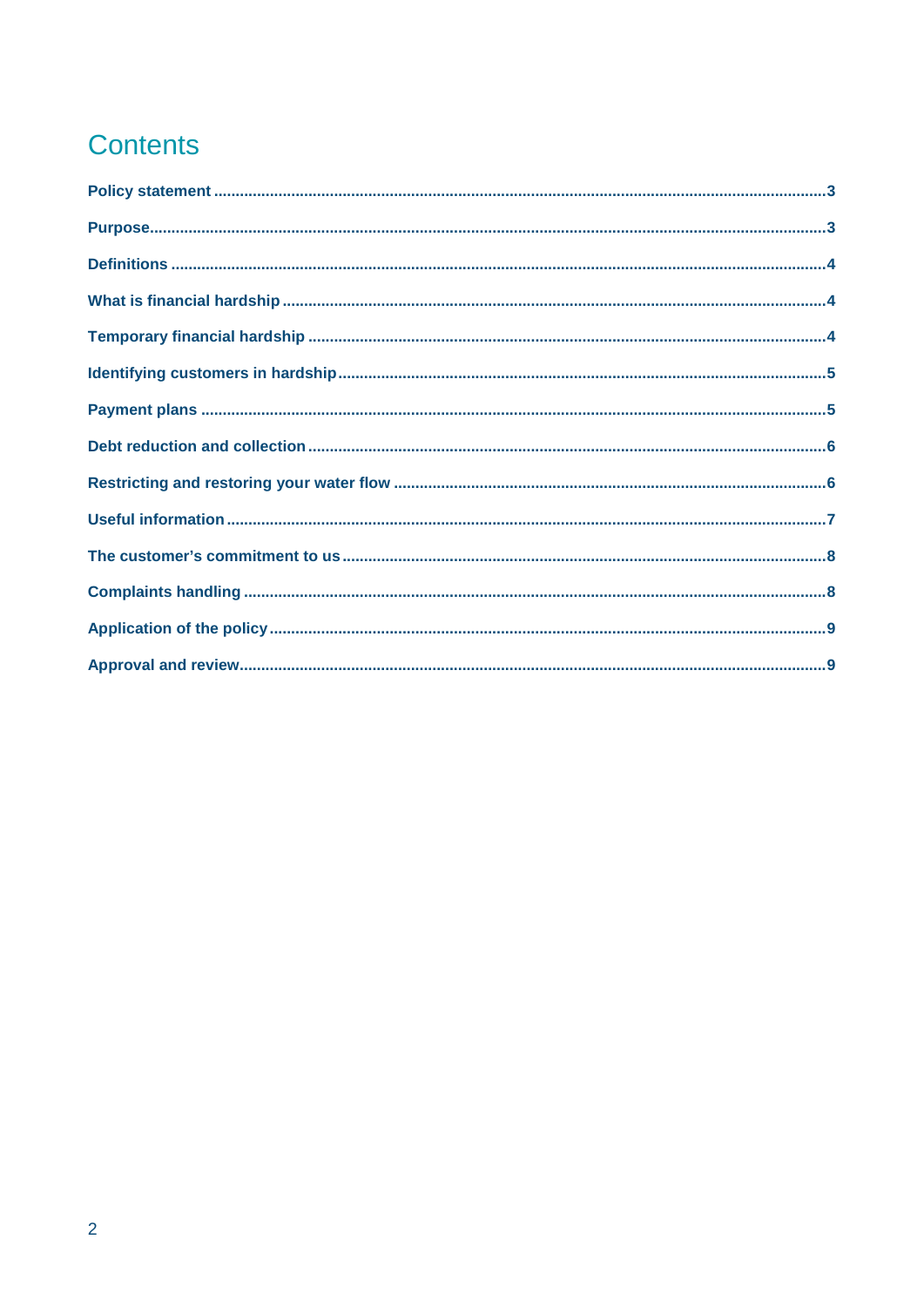

## **Policy statement**

We understand customers experiencing financial hardship find it difficult to pay their account. All customers, regardless of circumstances, will not face judgement and will be treated with fairness, integrity and compassion. We work with our customers to ensure they are listened to and understood, so we can proactively assist them in managing their bills and accessing the support they need. We are committed to working with our customers to find an appropriate, realistic and effective payment solution.

## **Purpose**

This policy outlines the minimum standards Water Corporation ("our", "we" or "us") will apply to assist a residential customer ("you") who does not have the capacity to pay their account due to financial hardship.

The policy communicates our position and provides guidance to employees, customers and stakeholders. If you are experiencing financial hardship our main aim is to ensure:

- you receive the most appropriate solution to meet your needs once contacting Water Corporation directly or via financial counsellors;
- you will engage early to identify hardship
- you are treated with fairness, integrity and confidentiality
- you have a range of flexible options tailored to meet your individual needs
- you are encouraged and receive assistance to proactively manage your account
- you are provided with information and advice on concession eligibility, water efficiency and the relevant support programs available; and
- once you've engaged you are protected from additional recovery costs, supply restriction, referral to mercantile agents and legal action.

This policy reinforces our commitment to manage overdue bills effectively and aligns with our social responsibility.

The policy does not apply to non-residential customers however we encourage any customer experiencing financial hardship to still contact us.

We are committed to working with customers experiencing financial hardship to find an appropriate arrangement that works for both you and us. We understand it can be difficult to ask for support, so be assured we will treat your situation sensitively and respectfully.

All options referred to in this policy are available to owners as the owner is liable for all charges for the property. However we are continually looking for ways to also support tenants with some of what's offered to owners also being available to tenants. For this support to occur, tenants will need to be registered to receive water use bills as directed by the owner.

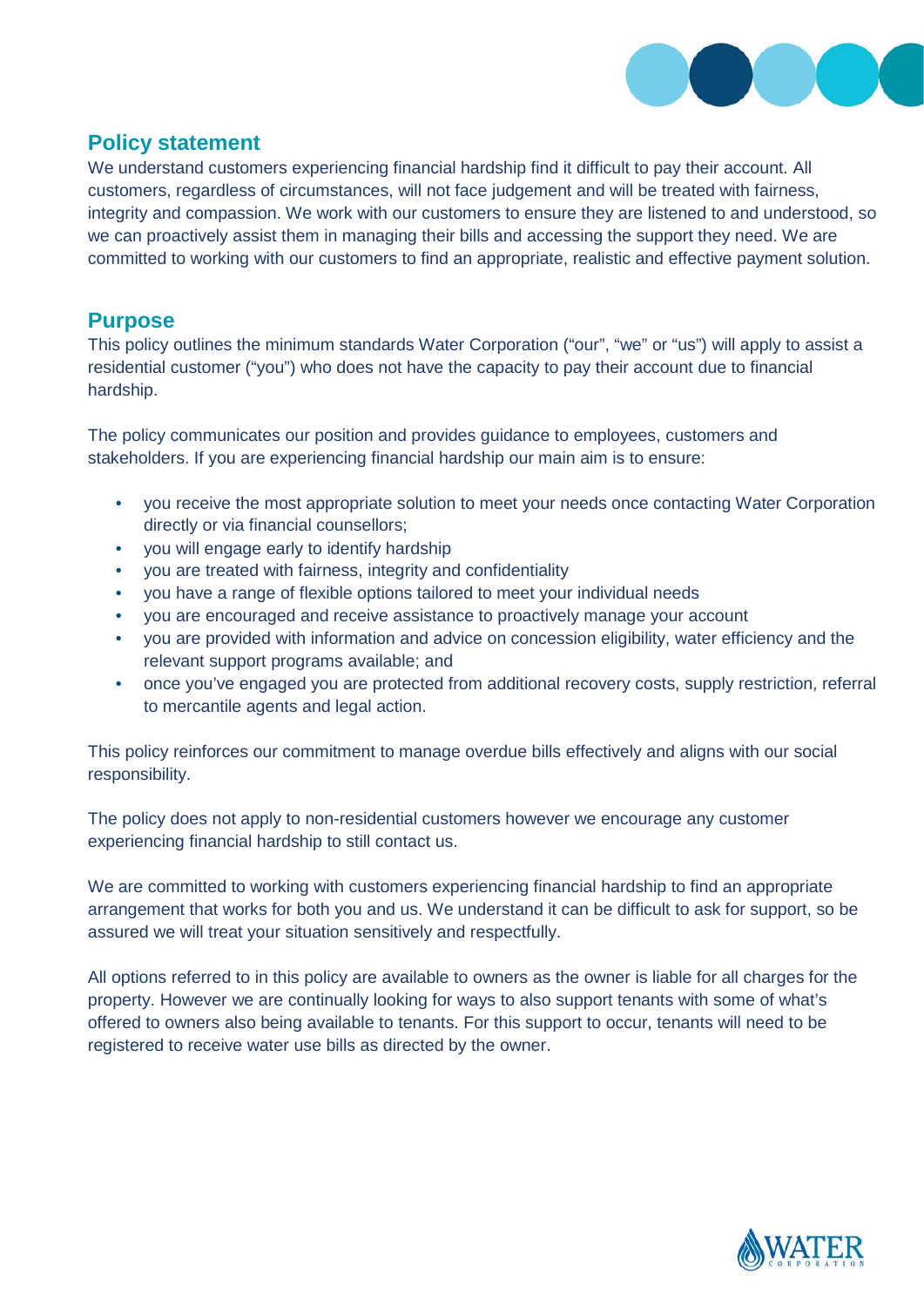## **Definitions**

| Term                        | <b>Definition</b>                                                                                                                                                                                                                                                         |
|-----------------------------|---------------------------------------------------------------------------------------------------------------------------------------------------------------------------------------------------------------------------------------------------------------------------|
| Customer                    | A "customer" is defined as a person to whom water services are provided<br>by Water Corporation or who is entitled to the provision of water services by<br>Water Corporation, being -                                                                                    |
|                             | a) an owner of the land in respect of which the water services are provided;<br><u>or</u>                                                                                                                                                                                 |
|                             | b) an occupier of the land in respect of which the water services are<br>provided                                                                                                                                                                                         |
| <b>Financial Liability</b>  | Under Section 126 of the Water Services Act 2012, the land owner is liable<br>for all charges                                                                                                                                                                             |
| <b>HUGS</b>                 | <b>Hardship Utility Grants Scheme</b>                                                                                                                                                                                                                                     |
| <b>Financial Hardship</b>   | An ongoing state of financial disadvantage in which the ability of a<br>customer who is a residential customer to meet the basic living needs of the<br>customer or a dependant of the customer would be adversely affected if the<br>customer were to pay an unpaid bill |
| <b>Payment difficulties</b> | A state of financial disadvantage that is not likely to be ongoing in which the<br>customer is unable to pay an unpaid bill                                                                                                                                               |

## **What is financial hardship?**

You will be considered to be in financial hardship if paying your water account will affect your ability to meet your basic living needs. In short, if you have the intention but not the financial capacity to pay.

Financial hardship maybe caused by:

- loss of your (or a family member's) primary income
- separation or divorce from your spouse
- loss of a spouse or loved-one
- domestic or family violence
- physical or mental health problems
- a chronical medical condition
- budget management difficulties because of a low income
- other unforeseen factors affecting your capacity to pay, such as a reduction in income or an increase in non-discretionary spending.

## **Temporary financial hardship**

Customers experience payment difficulties due to a sudden and/or temporary change in circumstances that adversely affect their finances. These customers generally require flexibility. We can assist by offering an extension of time to pay or a payment plan.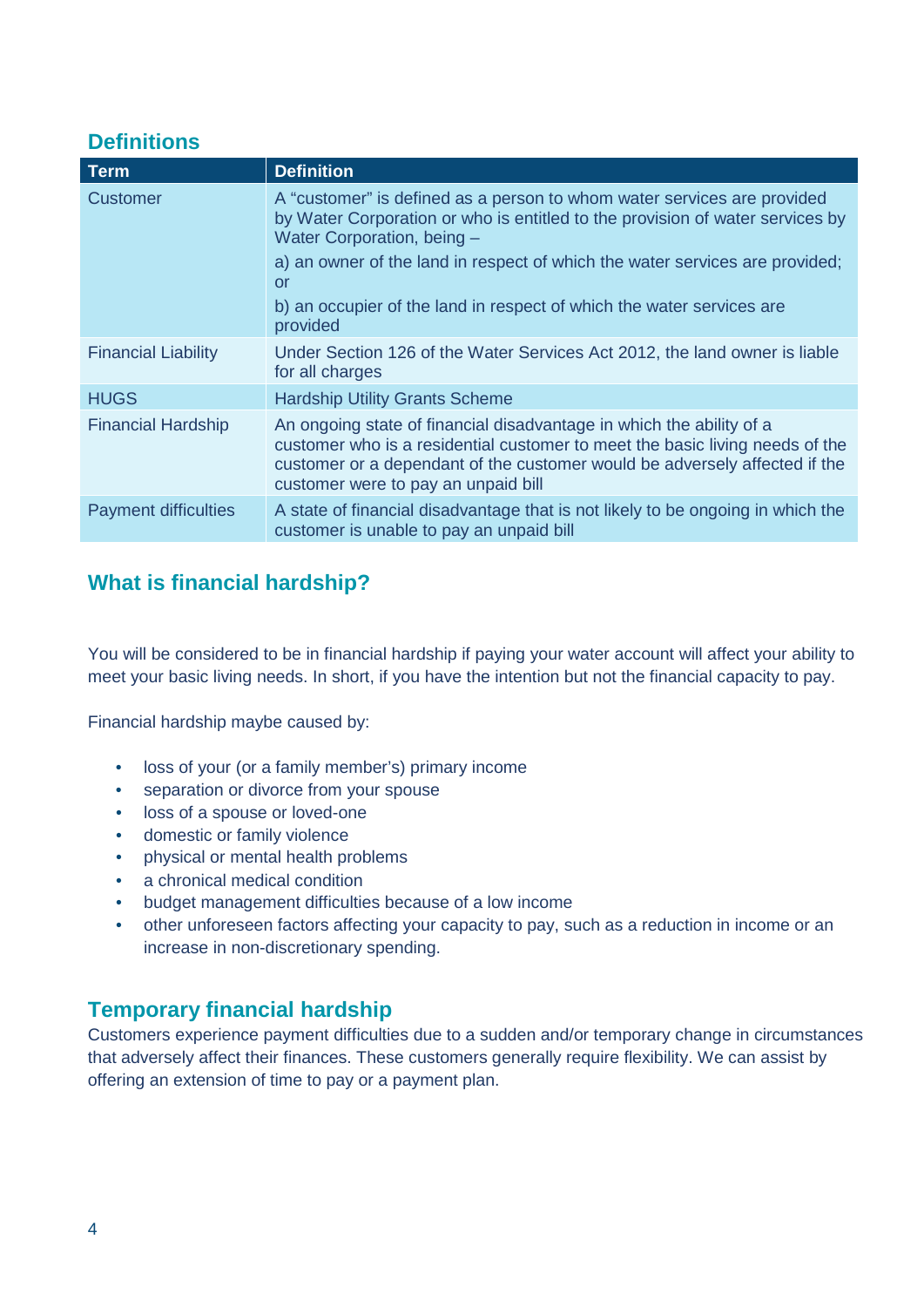## **Identifying customers in financial hardship**

If you think you may be experiencing financial hardship we encourage you to contact us as soon as possible. If you have been assessed by a financial counsellor they can contact us on your behalf.

The following indicators are considered when determining whether a customer is experiencing financial hardship:

- the customer requests information about alternative payment arrangements.
- the customer's payment history indicates they have had difficulty paying accounts in the past.
- the customer has had a change of circumstances that adversely affects their finances.;
- eligibility for Government funded concessions.
- the customer is eligible or has previously applied (successfully or unsuccessfully) for the Government funded Hardship Utilities Grant Scheme (HUGS).
- advice has been received from an independent financial counsellor.
- total income after tax (take home pay)
- the number of properties owned.
- the number of children or dependants involved.
- current financial commitments including any existing debt.
- medical conditions or disability impacting earning capacity.
- domestic or family violence.

Although the above list displays indicators of possible hardship, each customer is treated with sensitivity and understanding according to their individual circumstance.

Will we assess within five business days whether we consider you to be in financial hardship. If we cannot make our assessment in five business days, we will refer you to a financial counsellor for assessment.

As part of our assessment we will consider any information provided by you and, if applicable, your financial counsellor. We will also take into account your payment history.

As soon as the assessment has been made, we will advise you of the outcome.

## **Payment plans**

If we determine you are in financial hardship, we will offer you more time to pay your account or have you enter into a payment plan. A payment plan is an agreement between you and us where we agree to receive a certain amount of money in regular instalments over an agreed timeframe. We do not charge any fees or interest as part of your extension or payment plan.

We will involve you and your financial counsellor (if applicable) in setting up a payment plan. When setting the conditions of the plan, we will consider your capacity to pay and, if relevant, your water consumption history.

We will work with you to base a payment plan on how much you can afford to pay and determine a realistic amount based on your individual circumstance.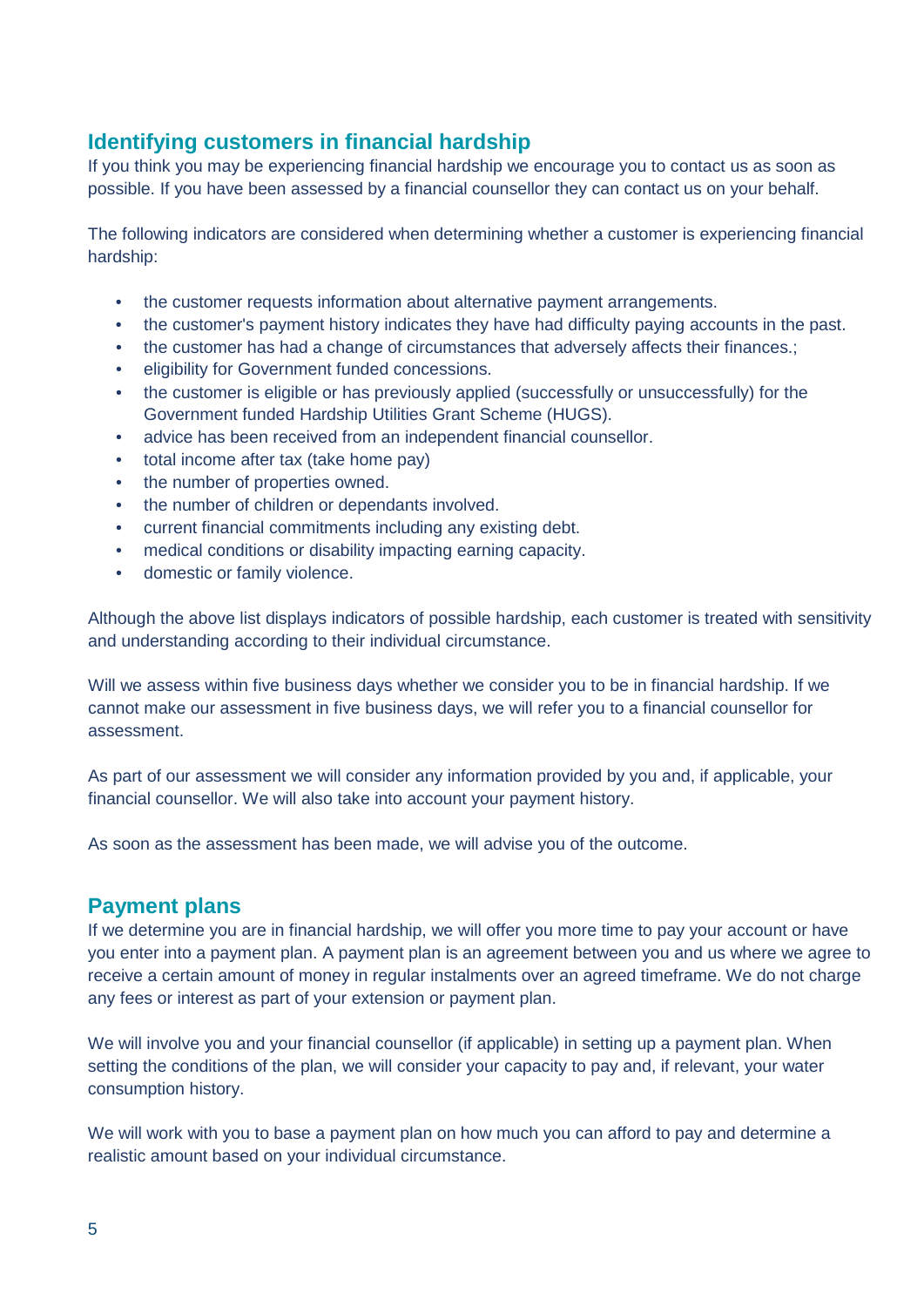We will review and revise your payment plan where appropriate. If our review indicates you are unable to meet your obligations under the plan, it will be revised.

If you do not adhere to the terms of the arrangement, reasonable efforts will be made to contact you before taking further action.

A payment plan may not be offered if you have previously had two payment plans cancelled because of non-payment.

#### **Tenants**

Tenants registered to receive water use bills experiencing payment difficulties can contact us directly to discuss options. We will negotiate a proposed payment plan with you and notify the owner of the proposed plan on your behalf, as their consent is required for the plan to proceed. We can also provide you with assistance and information on ways to manage future water use bills.

#### **Owners**

As a service to landlords, on request we will issue water use bills to either their nominated real estate agent or tenant. By authorising a tenant to receive water use bills, you also authorise us to discuss matters in relation to the water use bills directly with them. However, this does not affect your liability for the charges. Where the water use bill is sent to anyone other than the owner and remains unpaid, formal recovery action will commence against the owner. If you are having payment difficulties or financial hardship, please contact us to make a suitable arrangement. If your tenant is registered to receive water use bills and contacts us to request assistance with water use charges, we will inform you of the proposed plan for your consent.

## **Debt reduction and collection**

If you are experiencing financial hardship, we will consider reducing the amount you owe to us. In addition, we will not commence or continue proceedings to recover your debt:

- while we are assessing if you are experiencing financial hardship or payment difficulties
- if you are complying with your payment plan or another arrangement you have with us.

If you do not comply with your payment plan or other arrangements, we may commence debt recovery proceedings. When collecting your debt, we will comply with Part 2 of the Australian Competition and Consumer Commission's (ACCC) debt collection guidelines for collectors and creditors.

We may partner with a debt collection agency if debt remains outstanding. Additional fees may apply in this case.

#### **Restricting and restoring your water flow**

We will not reduce the rate of flow of your supply of drinking water in the following cases;

- while we are assessing if you are in financial hardship or
- if you have been identified by us as experiencing payment difficulties or financial hardship and you are complying with your payment plan or another arrangement you have with us.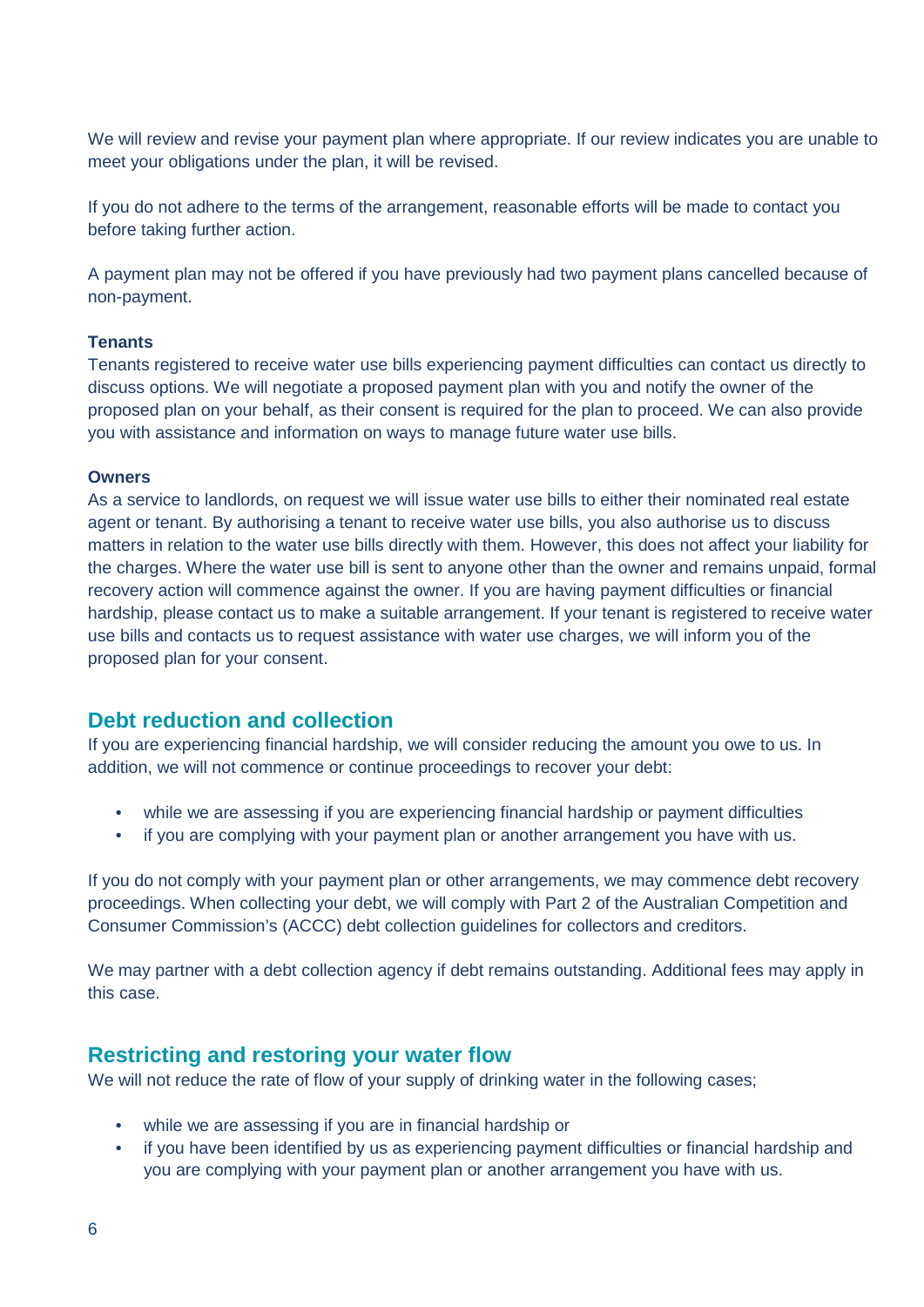If we restrict the supply of water to you, we will provide a flow sufficient for health and hygiene purposes. We will restore the water supply when:

- the amount owing is paid or
- you enter into a mutually agreed and suitable arrangement.

We will not cut off the water supply to an occupied residence.

## **Useful information**

**Redirection of bills** – you can nominate to have your bill redirected at no charge to a third party or an alternative postal address

**Payment options** - you may pay your bill by Centrepay, internet, direct debit, telephone, mail or POST Billpay. Centrepay is only available to customers who receive Centrelink payments. Paying by Centrepay may help you manage your bills more easily, as your bills will be paid via regular deductions. For more information on payment methods please refer to your bill or visit [www.watercorporation.com.au/billenquiries](http://www.watercorporation.com.au/billenquiries)

**Concessions** – you may be eligible for a concession if you hold a Pensioner or State Concession Card, Commonwealth Seniors Health Card with a WA Seniors Card. For further information on eligibility criteria visit [www.watercorporation.com.au/concessions](http://www.watercorporation.com.au/concessions)

**Financial relief** - the Hardship Utility Grants Scheme (HUGS) is a State Government scheme that assists the citizens of Western Australia with their connection to essential services in situations where they are incapable of meeting their financial obligations to a utility retailer. Customers may be eligible for financial assistance where arrangements between customers and retailers have been exhausted and other hardship strategies have proven unsuccessful. HUGS is only available to owner-occupiers of residential properties. Tenants are not eligible for HUGS to pay outstanding water consumption charges. For eligibility criteria please contact us.

**Financial Care** - our Financial Care program is designed for customers in financial hardship who require a greater level of assistance. For a comprehensive list of benefits and eligibility criteria visit [www.watercorporation.com.au/billhelp](http://www.watercorporation.com.au/billhelp)

**Financial counsellors** – we will advise you of any financial counselling services or other agencies that may be available to you. Financial counsellors offer free, confidential and independent information to help you take control of your financial situation. We can refer you to a financial counsellor in your area or you can make direct contact by visiting [financialcounsellors.org](http://www.financialcounsellors.org/) or e-mailing [admin@fcawa.org](mailto:admin@fcawa.org)

If you are unable to visit a face-to-face financial counsellor in person, you can call the National Debt Helpline on 1800 007 007.

**Training of staff** - frontline employees deal with all matters with sensitivity and understanding. They are assessed for competency in relation to: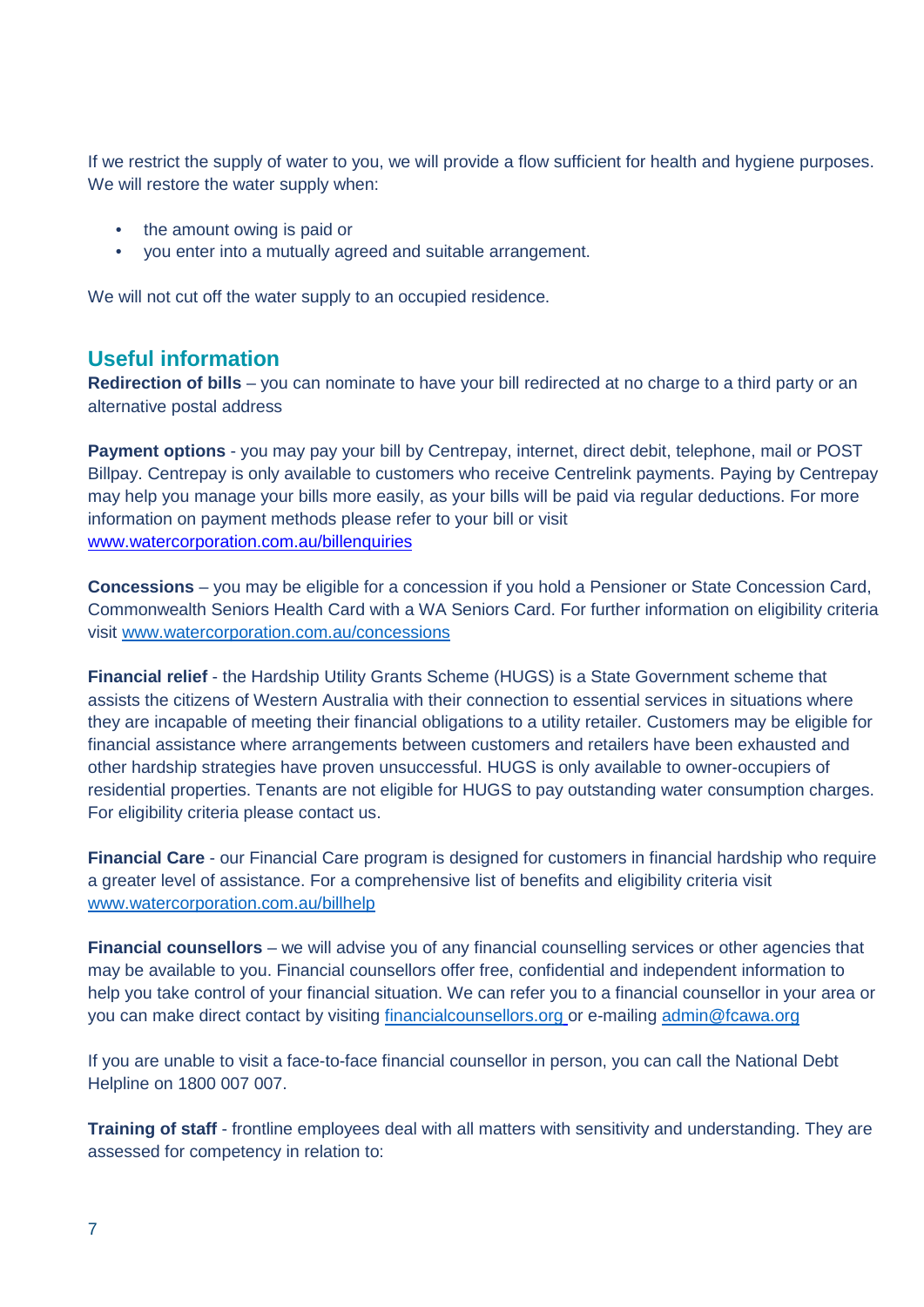- the range of payment options and methods available
- this Financial Hardship Policy, procedures and work instructions
- Government funded concession entitlements
- Government and community programs/services

To ensure the desired standard is maintained, staff performance is assessed through monitoring of interactions. Financial Support staff who case manage individuals experiencing financial hardship have comprehensive training on a range of social and community issues to improve their understanding of situations that affect people in financial hardship. In addition:

- we engage with stakeholders in the development and review of training programs.
- we provide training to new staff and schedule refresher courses where appropriate.

## **The customer's commitment to us**

We do our best to assist customers experiencing financial hardship. If you are experiencing financial hardship, please contact us as soon as possible to discuss your situation. We offer several long term options if you adhere and maintain an agreed arrangement.

In return, **we ask** that you:

- keep us informed of any changes in your circumstances.
- agree and maintain a suitable payment arrangement.
- contact us to request an alternative arrangement if you are having difficulty maintaining the agreed payment plan.
- contact a financial counsellor or relevant consumer representative if requested. It is important if you are in financial hardship to meet with a financial counsellor or a person from a relevant consumer representative organisation to discuss your financial situation and consider the options available.
- minimise water use.

## **Complaints handling**

We have appropriate escalation procedures in place to deal with customer complaints regarding this policy. To read our complaints handling process visit [www.watercorporation.com.au/complaintspolicy](http://www.watercorporation.com.au/complaintspolicy)

If you have a complaint, please contact via:

**Address**: 240 Balcatta Road, Balcatta WA **Phone**: 13 13 85 Account enquiries (8am-5pm weekdays) **Email**: [www.watercorporation.com.au/contact](http://www.watercorporation.com.au/contact) **Website**: [www.watercorporation.com.au/billhelp](http://www.watercorporation.com.au/billhelp) **National Relay Service** - 13 36 77 (for customers with hearing or speech difficulties)